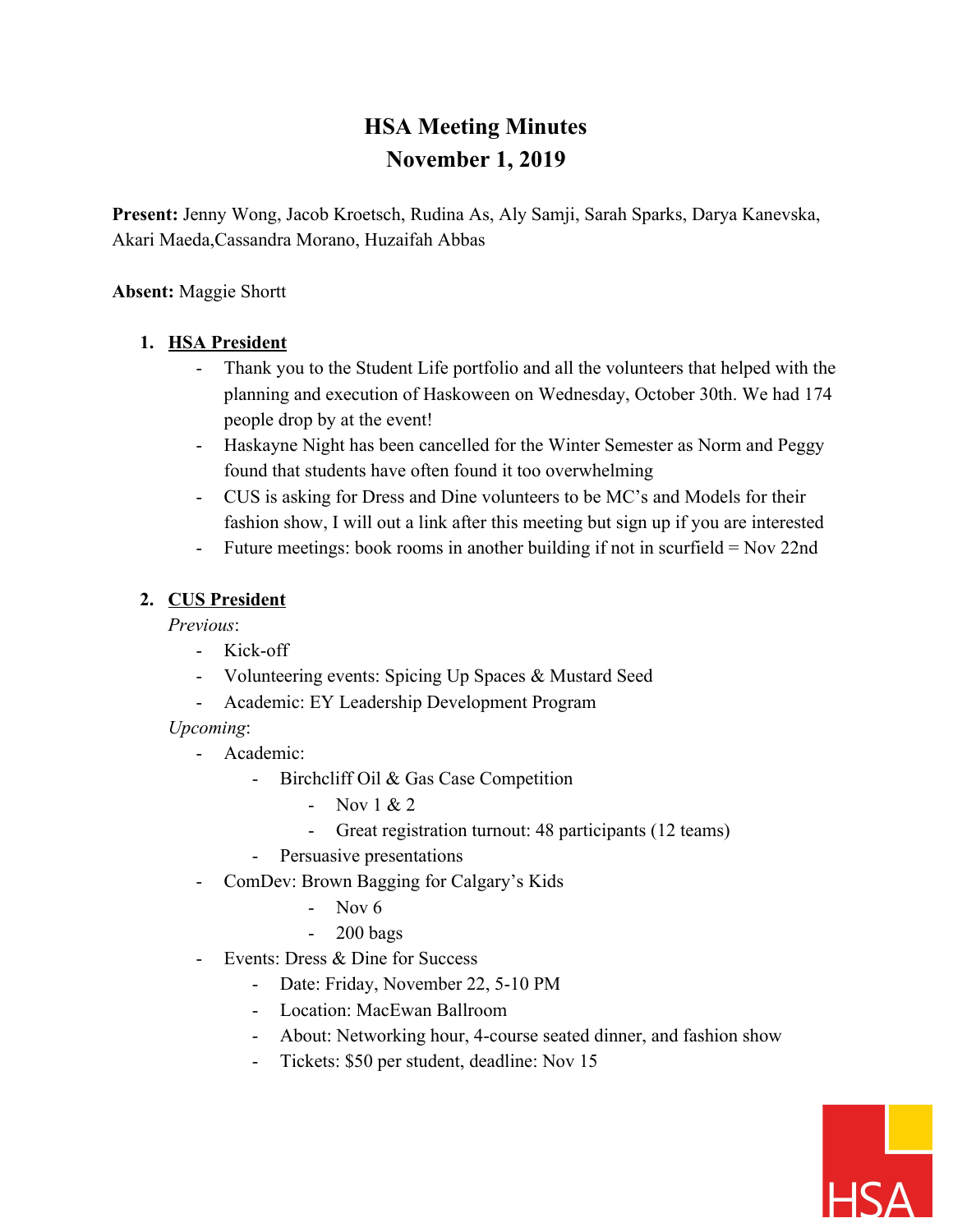[https://www.eventbrite.com/e/dress-and-dine-for-success-2019-tickets-746](https://www.eventbrite.com/e/dress-and-dine-for-success-2019-tickets-74644978139) [44978139](https://www.eventbrite.com/e/dress-and-dine-for-success-2019-tickets-74644978139)

Haskayne Clubs:

- Tons of events happening in November
- OSMA: Nov  $4 \rightarrow$  Oil & Gas Industry Night
- BTC: Nov  $7 \rightarrow W$ omen in Tech

Reminders:

- Haskayne Hut
	- Currently selling course/exam packages
- We're cleaning up the Undergrad Lounge
	- Keep microwaves clean
	- Don't litter, please be mindful

## **3. Students Unions Representative**

- Email [Haskayne2@ucalgary.ca](mailto:Hasakyne2@ucalgary.ca) for Mathiason Hall suggestions
- USRI updates happening- also taking suggestions
- Suggestions to changes in or around campus/haskayne send suggestions/input

#### **4. Board of Governors**

- Highest decision making body at the university
- Provincial government responsible for education
- Represents the university's interest as a whole
- $-6.9\%$  op cuts
- Lots of possible areas within the university that can be cut altogether or affected
- Fewer degree job opportunities in the summer
- Funding for financial aid will decrease
- Idea scale: anonymous feedback on how the budget will affect you
- Student's Union will market ways for students to voice their opinions
- Quality Money Application = can be used towards renovating infrastructure

## **5. Academic**

- Meeting with External VP and Matt to finalize details about the case workshop, and Raisa to talk about logistics of event
	- Marketing  $=$  live on Friday Nov 8th
	- Applications go live on Friday Nov  $8th$  = open to all undergrads (targeting beginners)
		- 3 days to go, 2, 1 day to go until registration closes = Thursday Nov 21 at 3pm
		- We need facebook event, Agorize is co-hosting, instagram post and story
	- ask jenny/akari how much money it costs for marketing posters (8 posters) = \$5
- Money Smart reached out  $=$  need to prove to them we can get the numbers for attendance in order for them to host a workshop, don't want to limit their workshops to a specific